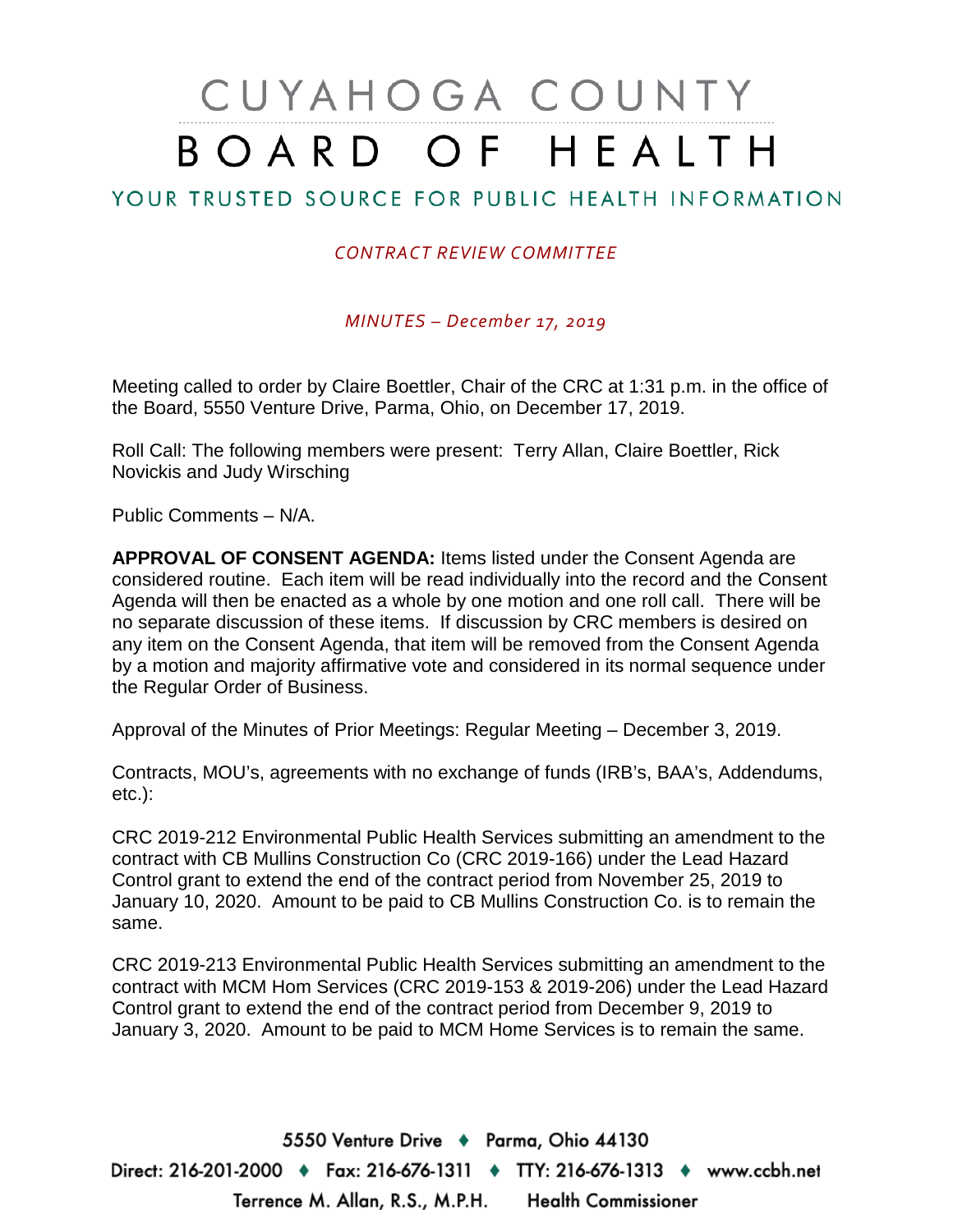CRC 2019-214 Environmental Public Health Services submitting an amendment to the contract with the 2018/2019 National Network of Public Health Institutes (NNPHI) Adverse Childhood Experiences (ACEs) grant (2018-132) to agree to modify the original agreement Article I – Scope of Work and Attachment 1 deliverable deadlines, Article II Period of Performance to extend the end of the contract period from September 30, 2019 to September 29, 2020, all other terms and conditions set forth shall remain the same.

CRC 2019-215 Prevention and Wellness Services submitting Program Provider Agreement with the Ohio Department of Health (ODH) to become a Prevention Assistance Program Interventions (PAPI) program provider to allow for reimbursement for services provided to the CCBH Family Planning clinic for uninsured clients from November 19, 2019 through December 31, 2022. No exchange of funds.

It was moved by Terry Allan, seconded by Rick Novickis, that the consent agenda, including the minutes of the December 3, 2019 CRC meetings be approved.

The Secretary called the roll:

Ayes: Terry Allan, Claire Boettler, Rick Novickis and Judy Wirsching

#### **CONTRACTS AND AWARDS:**

Tabled Items

None

New Items For Review

Bid/Quote Openings ≥ \$25,000.00

None

Bid/Quote Openings < \$25,000.00

Lead Program Bid Openings presented by: Stephanie McConoughey

It was moved by Rick Novickis, seconded by Judy Wirsching that the following quote (CRC 2019-216) for 5470 Dalewood Ave., Maple Heights, Ohio 44137 be accepted as the lowest and best, and a contract be awarded to American Builders & Applicators in the amount of \$9,975.00 (ref. enclosed).

The Secretary called the roll:

Ayes: Terry Allan, Claire Boettler, Rick Novickis and Judy Wirsching

5550 Venture Drive + Parma, Ohio 44130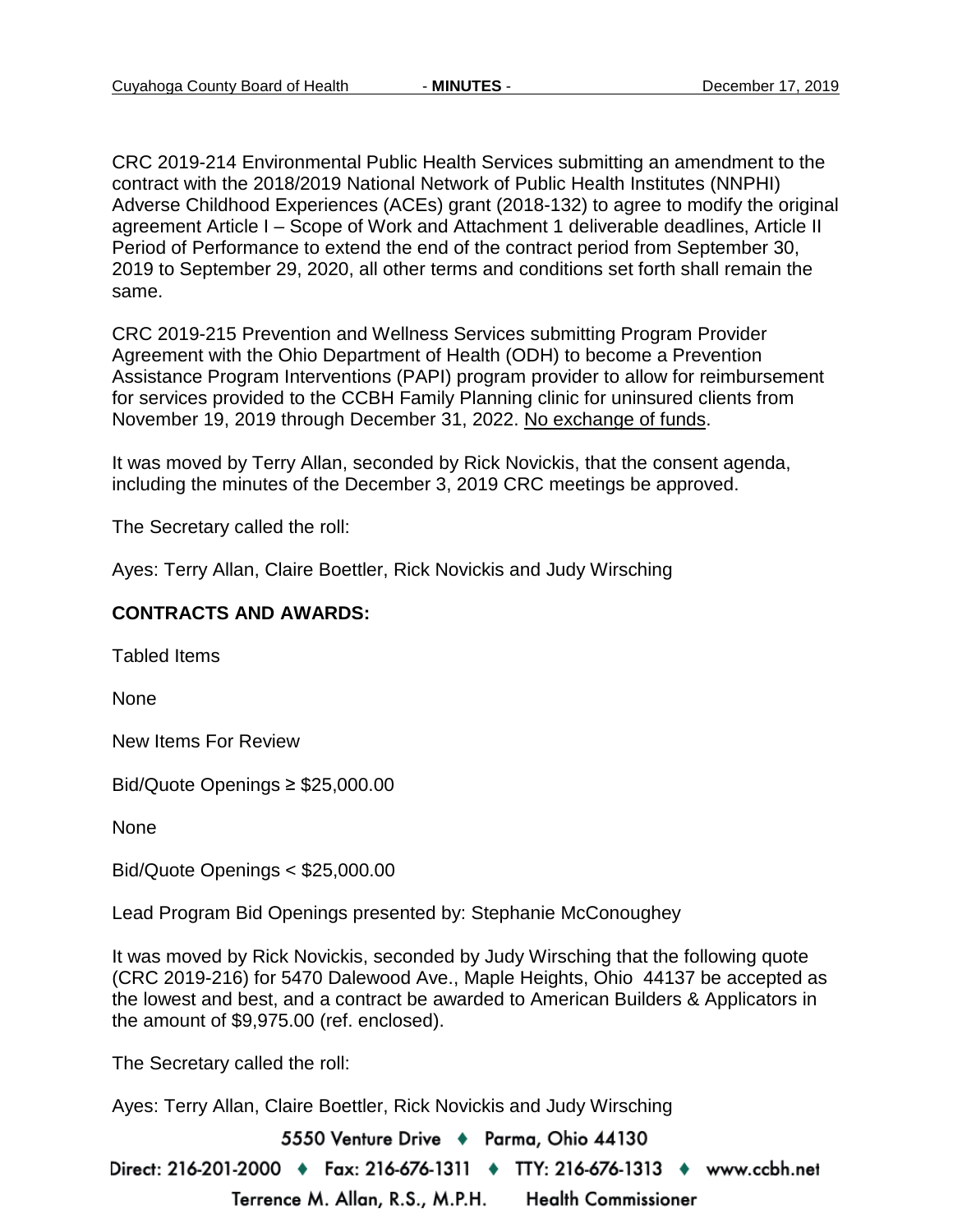It was moved by Terry Allan, seconded by Claire Boettler that the following quote (CRC 2019-217) for 4972 E 110th St., Garfield Heights, Ohio 44125 be accepted as the lowest and best, and a contract be awarded to Green Home Solutions in the amount of \$5,300.00 (ref. enclosed).

The Secretary called the roll:

Ayes: Terry Allan, Claire Boettler, Rick Novickis and Judy Wirsching

Amy Wanchisn arrived to the meeting at 1:38 p.m.

It was moved by Judy Wirsching, seconded by Claire Boettler that the following quote (CRC 2019-218) for 15813 Steinway Blvd., Maple Heights, Ohio 44137 be accepted as the lowest and best, and a contract be awarded to C.B. Mullins Construction, Co. in the amount of \$12,935.00 (ref. enclosed).

The Secretary called the roll:

Ayes: Terry Allan, Claire Boettler, Amy Wanchisn, Rick Novickis and Judy Wirsching

It was moved by Amy Wanchisn, seconded by Rick Novickis that the following quote (CRC 2019-219) for Lead Lab Analysis services (RFQ 2019-06) be accepted as the lowest and best, and a contract be awarded to Schneider Labs Global, Inc. in the amount of \$22,212.50 (ref. enclosed).

The Secretary called the roll:

Ayes: Terry Allan, Claire Boettler, Amy Wanchisn, Rick Novickis and Judy Wirsching

Expenditures: Contracts up to \$25,000.00

It was moved by Terry Allan, seconded by Amy Wanchisn that the contract (CRC 2019- 220) with Radio One under the First Year Cleveland (FYC) Tobacco 21 grant from November 25, 2019 through February 16, 2020in the amount of \$8,000.00 be approved.

Presented by: Nichelle Shaw

Purpose: To provide promotional and social media advertising directed at pregnant women who may smoke or live with smokers in the first ring communities with higher infant mortality rates.

Funding Source: 100% reimbursable through the FYC Tobacco 21 grant.

The Secretary called the roll:

5550 Venture Drive + Parma, Ohio 44130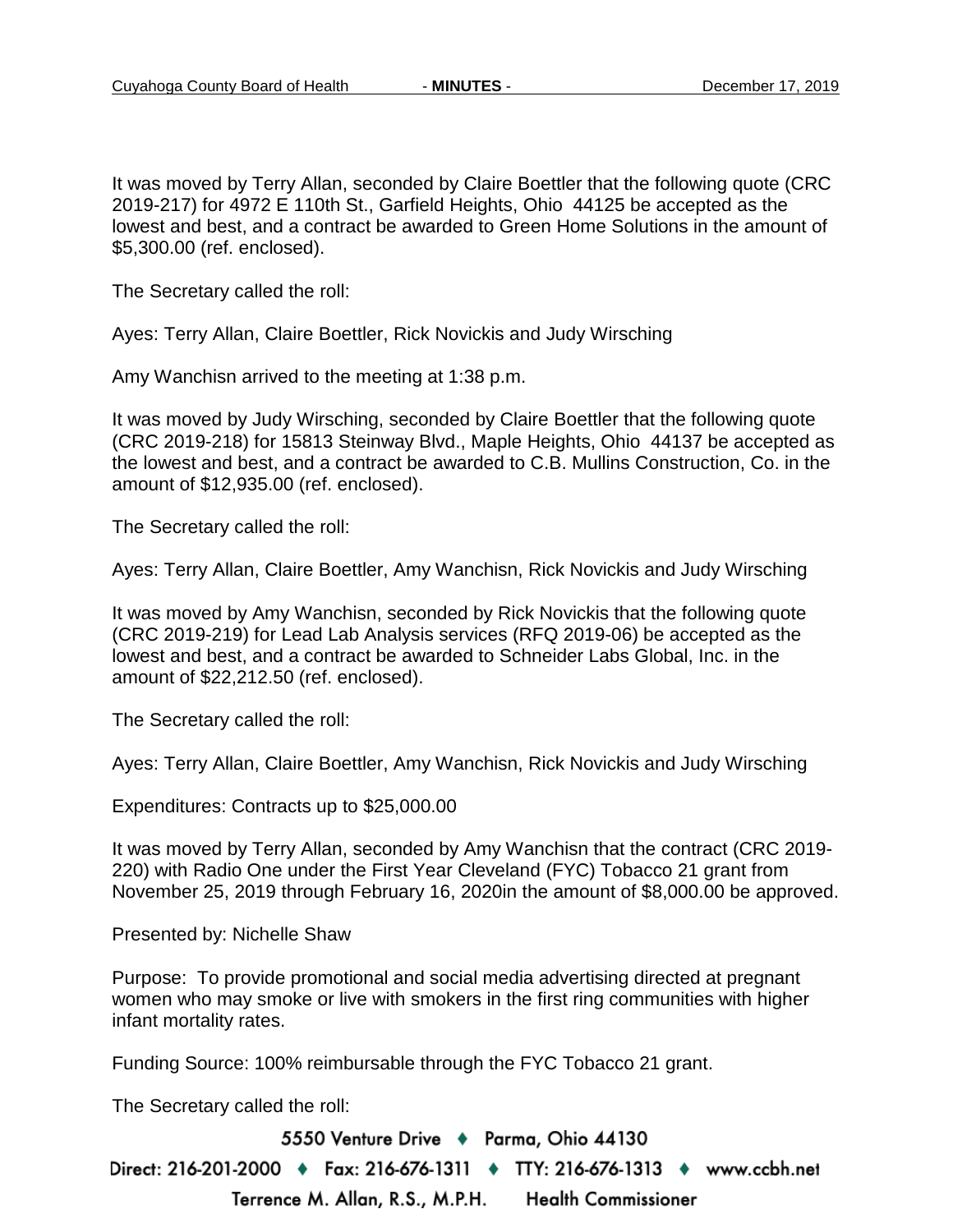Ayes: Terry Allan, Claire Boettler, Amy Wanchisn, Rick Novickis and Judy Wirsching

It was moved by Amy Wanchisn, seconded by Judy Wirsching that the contract (CRC 2019-221) with Traci Gallagher-Bonvenuto for plumbing inspections and plan review services while acting on behalf of the Board in the role of "Cuyahoga County Board of Health Plumbing Inspector" from January 1, 2020 through December 31, 2021 in the amount of \$8,000.00 be approved.

Presented by: Rick Novickis

Purpose: To allow the Board to conduct plumbing program inspections and plan review in our Townships and other communities that do not choose to conduct these activities.

Funding Source: 100% funded through permit costs collected in the Plumbing Program.

The Secretary called the roll:

Ayes: Terry Allan, Claire Boettler, Amy Wanchisn, Rick Novickis and Judy Wirsching

It was moved by Claire Boettler, seconded by Rick Novickis that the contract (CRC 2019-222) with Heidi Harris, MSN, CNP under the Reproductive Health and Wellness (RHW) grant from January 1, 2020 through December 31, 2020 in the amount of \$8,800.00 be approved.

Presented by: Andrew Heffron

Purpose: To serve as PRN Nurse Practitioner for the CCBH Family Planning Clinic as needed.

Funding Source: 100% reimbursable through the FY2019 RHW grant.

The Secretary called the roll:

Ayes: Terry Allan, Claire Boettler, Amy Wanchisn, Rick Novickis and Judy Wirsching

It was moved by Rick Novickis, seconded by Judy Wirsching that the contract (CRC 2019-223) with Alyssa Sherer, RN, MSN, CNP, DNP under the Reproductive Health and Wellness (RHW) grant from January 1, 2020 through December 31, 2020 in the amount of \$20,000.00 be approved.

Presented by: Andrew Heffron

Purpose: To serve as PRN Nurse Practitioner for the CCBH Family Planning Clinic as needed.

5550 Venture Drive + Parma, Ohio 44130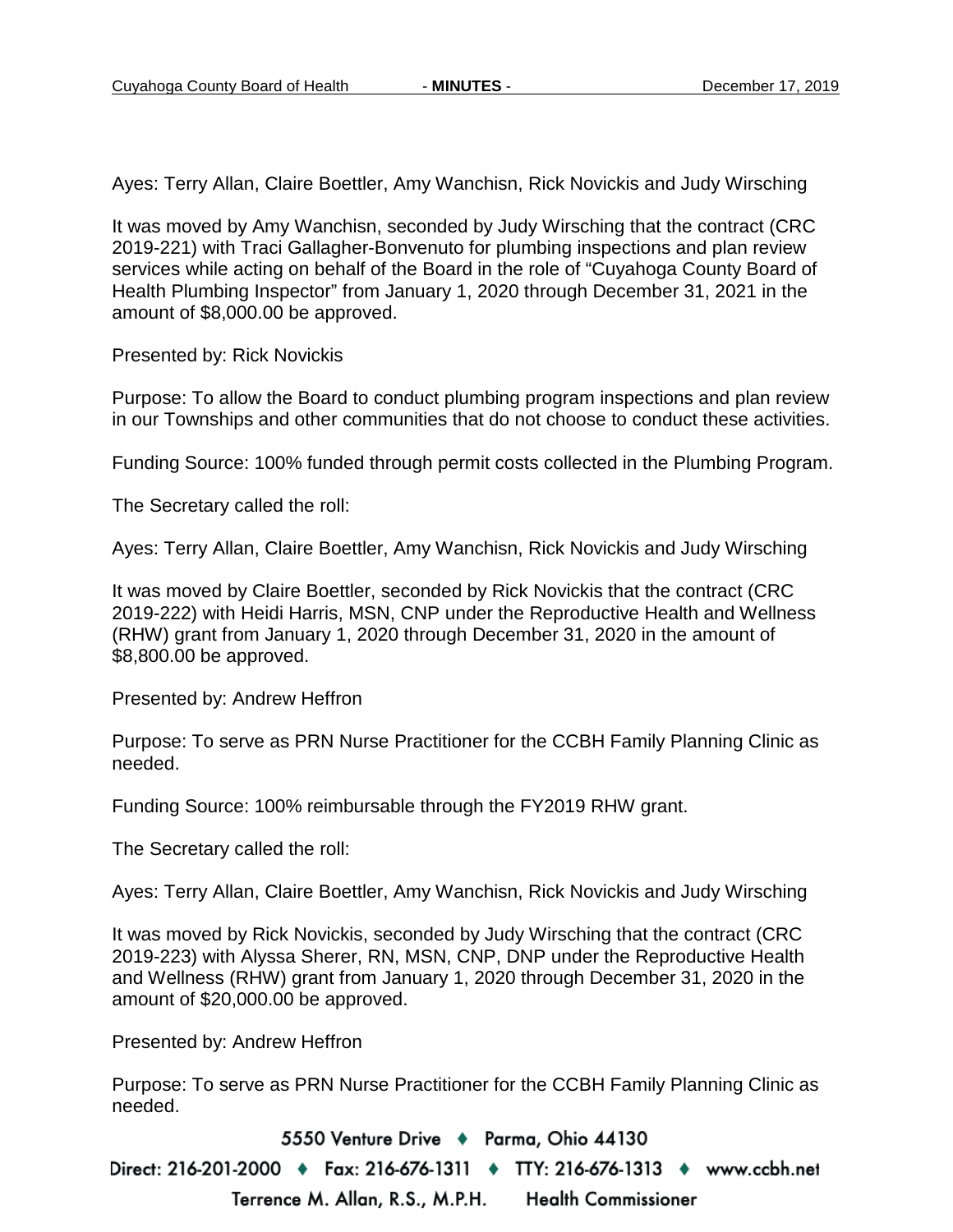Funding Source: 100% reimbursable through the FY2019 RHW grant.

The Secretary called the roll:

Ayes: Terry Allan, Claire Boettler, Amy Wanchisn, Rick Novickis and Judy Wirsching

It was moved by Judy Wirsching, seconded by Terry Allan that the contract (CRC 2019- 224) with Arlene Elizabeth Dent, M.D. from January 1, 2020 to December 31, 2020 in the amount of \$20,000.00 be approved.

Presented by: Andrew Heffron

Purpose: To serve as Assistant Medical Director and provide travel clinic services.

Funding Source: 100% reimbursable through the General Revenue.

The Secretary called the roll:

Ayes: Terry Allan, Claire Boettler, Amy Wanchisn, Rick Novickis and Judy Wirsching

It was moved by Amy Wanchisn, seconded by Claire Boettler that the contract (CRC 2019-225) with Conceptual Geniuses under the 2019/2020 Racial and Ethnic Approaches to Community Health (REACH) grant from September 30, 2019 through September 29, 2020 in the amount of \$15,000.00 be approved.

Presented by: Michele Benko

Purpose: To create messaging and develop materials to support the REACH strategies.

Funding Source: 100% reimbursable through FY2020 REACH Program.

The Secretary called the roll:

Ayes: Terry Allan, Claire Boettler, Amy Wanchisn, Rick Novickis and Judy Wirsching

It was moved by Terry Allan, seconded by Rick Novickis that the addendum (CRC 2019-226) to the contract (2019-54) with Department of Senior and Adult Services under the 2019/2020 HRSA Ryan White Part A Program to increase the amount paid to Department of Senior and Adults Services from \$56,760.00 to \$70,760.00 be approved.

Presented by: Claire Boettler

Purpose: To provide services to low-income, uninsured and underinsured HIV positive persons.

5550 Venture Drive + Parma, Ohio 44130 Direct: 216-201-2000 ♦ Fax: 216-676-1311 ♦ TTY: 216-676-1313 ♦ www.ccbh.net Terrence M. Allan, R.S., M.P.H. **Health Commissioner**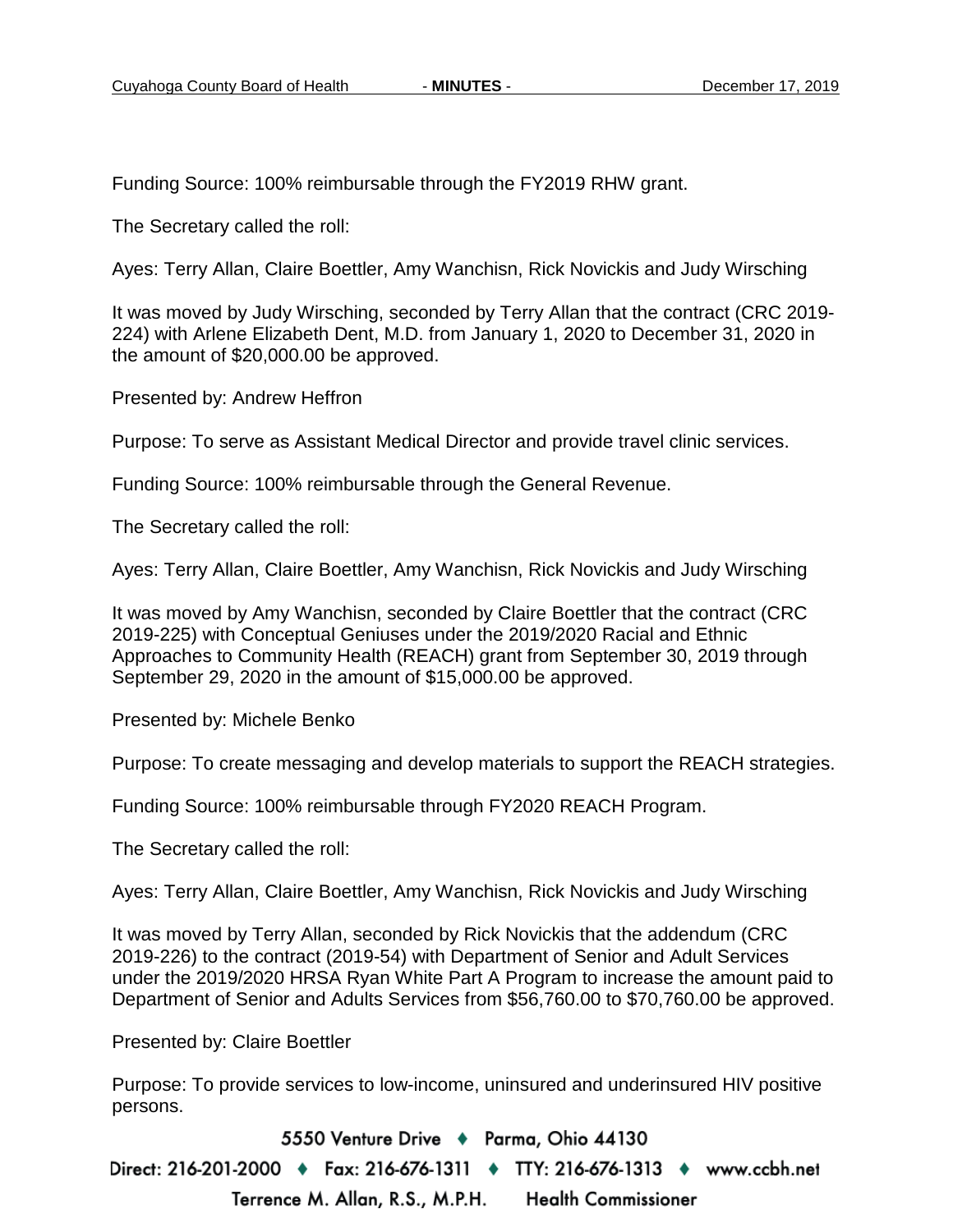Funding Source: 100% reimbursable through the FY2019 HRSA Ryan White grant.

The Secretary called the roll:

Ayes: Terry Allan, Claire Boettler, Amy Wanchisn, Rick Novickis and Judy Wirsching

CRC 2019-227 ZED Digital Contract Addendum

Presented by: Judy Wirsching

Purpose: To provide support services for the CCBH website.

Funding Source: 100% funded through CCBH General Revenue.

Judy Wirsching informed the Committee that an additional addendum would be needed for ZED Digital to cover needed service hours. The Committee discussed the need to review service hours to date and through the next year and revise the addendum as necessary for approval. The dollar amount of the addendum will exceed the authority of the Contract Review Committee (CRC) and therefore, would be submitted to the Board for approval.

It was moved by Terry Allan, seconded by Claire Boettler that item CRC 2019-227 an addendum to the contract (CRC 2018-179) with ZED Digital to increase the amount to be paid to ZED Digital from \$153,969.00 to \$172,469.00 and extend the terms of the contract to end December 31, 2020 be removed from the agenda for review of service hours and submitted to the Board for approval.

The Secretary called the roll:

Ayes: Terry Allan, Claire Boettler, Amy Wanchisn, Rick Novickis and Judy Wirsching

It was moved by Judy Wirsching, seconded by Terry Allan that the contract (CRC 2019- 228) with USI Insurance Services for health insurance consultant services from January 1, 2020 through December 31, 2020 in the amount of \$23,500.00 be approved.

Presented by: Priscilla Clark

Purpose: To provide healthcare insurance consulting services to CCBH as needed.

Funding Source: 100% funded through CCBH General Revenue.

The Secretary called the roll:

Ayes: Terry Allan, Claire Boettler, Amy Wanchisn, Rick Novickis and Judy Wirsching

5550 Venture Drive + Parma, Ohio 44130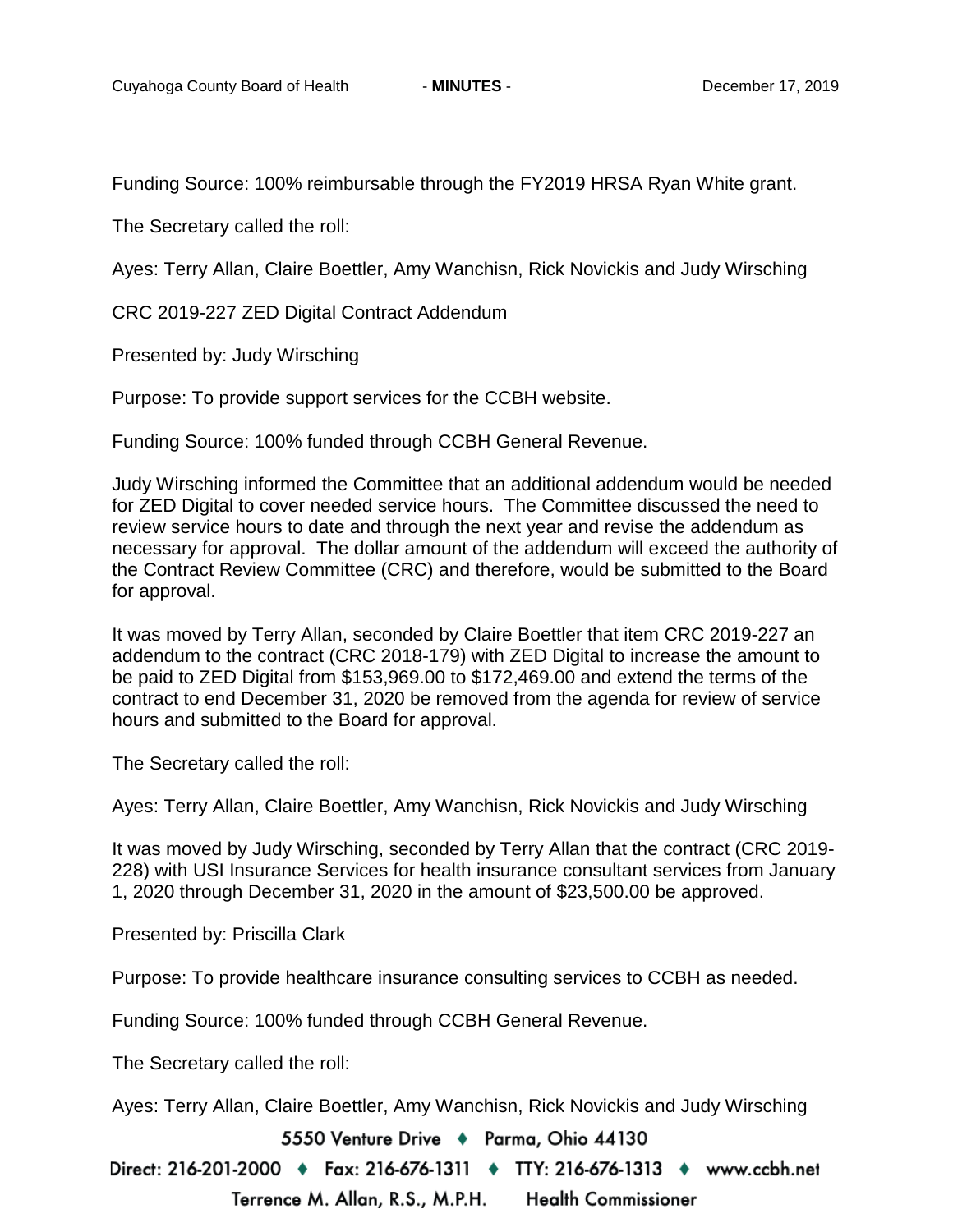It was moved by Amy Wanchisn, seconded by Judy Wirsching that the contract (CRC 2019-229) with Richardson Compensation Consulting, LLC for compensation consulting services from January 1, 2020 through December 31, 2020 in the amount of \$15,000.00 be approved.

Presented by: Priscilla Clark

Purpose: To provide compensation consulting services to CCBH as needed.

Funding Source: 100% funded through CCBH General Revenue.

The Secretary called the roll:

Ayes: Terry Allan, Claire Boettler, Amy Wanchisn, Rick Novickis and Judy Wirsching

Revenue Generating Agreements up to \$25,000.00

It was moved by Rick Novickis, seconded by Amy Wanchisn that the contract (CRC 2019-230) with The Metrohealth System, d.b.a. Skyway to accept CCBH as a network/participating provider to deliver all covered services beginning on or about December 17, 2019 be approved. Amount to be received shall be consistent with approved Metrohealth System, d.b.a. Skyway reimbursement rates.

Presented by: Judy Wirsching

Purpose: To establish CCBH as an in-network provider with The Metrohealth System, d.b.a. Skyway.

The Secretary called the roll:

Ayes: Terry Allan, Claire Boettler, Amy Wanchisn, Rick Novickis and Judy Wirsching

Contract Rescissions

None

Other Business.

Public Comment – N/A.

Thereupon, it was moved by Rick Novickis, seconded by Amy Wanchisn, that the following Motion be adopted:

BE IT RESOLVED that the meeting be adjourned at 2:18 p.m.

5550 Venture Drive + Parma, Ohio 44130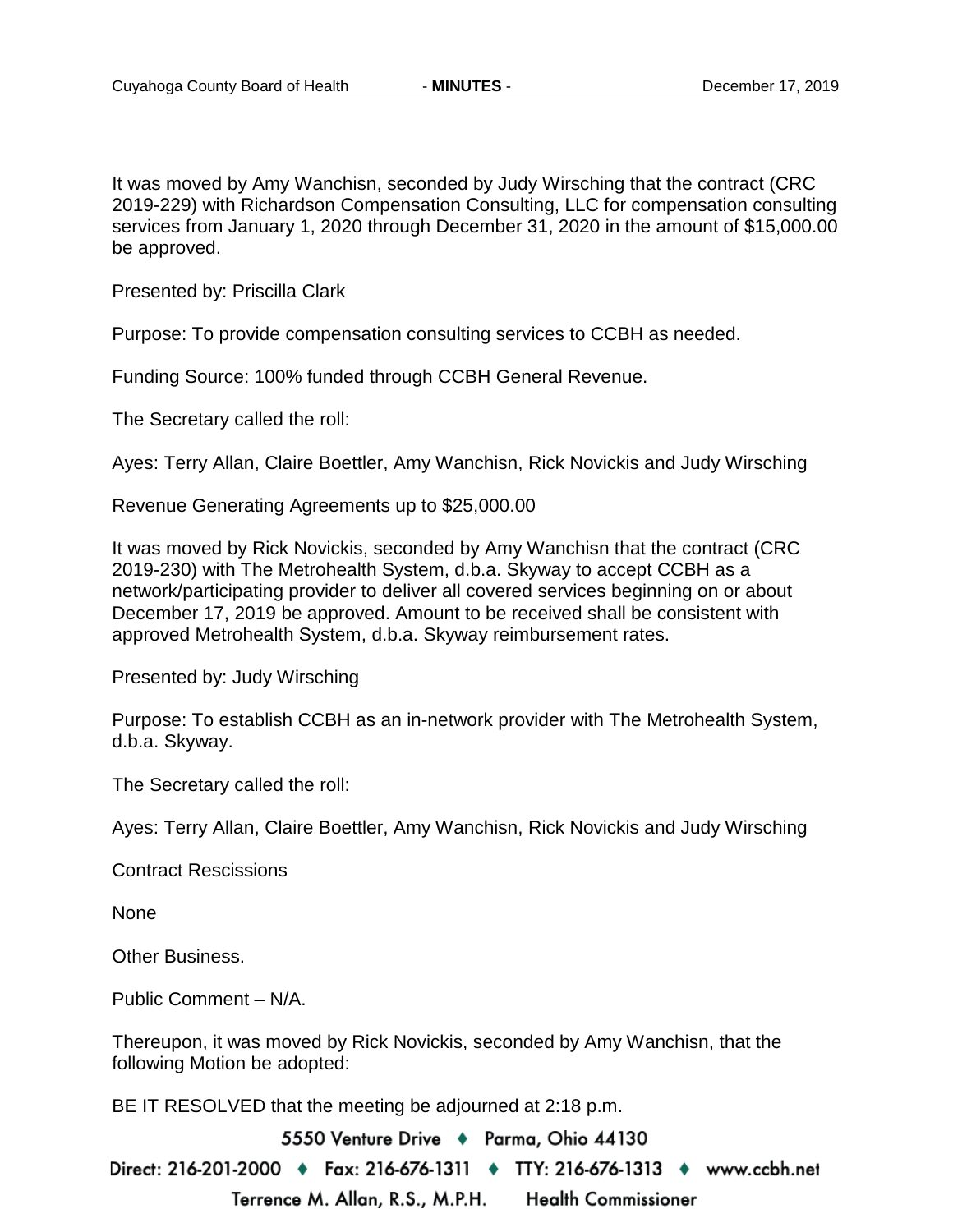The Secretary called the roll:

Ayes: Terry Allan, Claire Boettler, Amy Wanchisn, Rick Novickis and Judy Wirsching

MAL

Committee Chair

Clerk

5550 Venture Drive + Parma, Ohio 44130 Direct: 216-201-2000 • Fax: 216-676-1311 • TTY: 216-676-1313 • www.ccbh.net Terrence M. Allan, R.S., M.P.H. Health Commissioner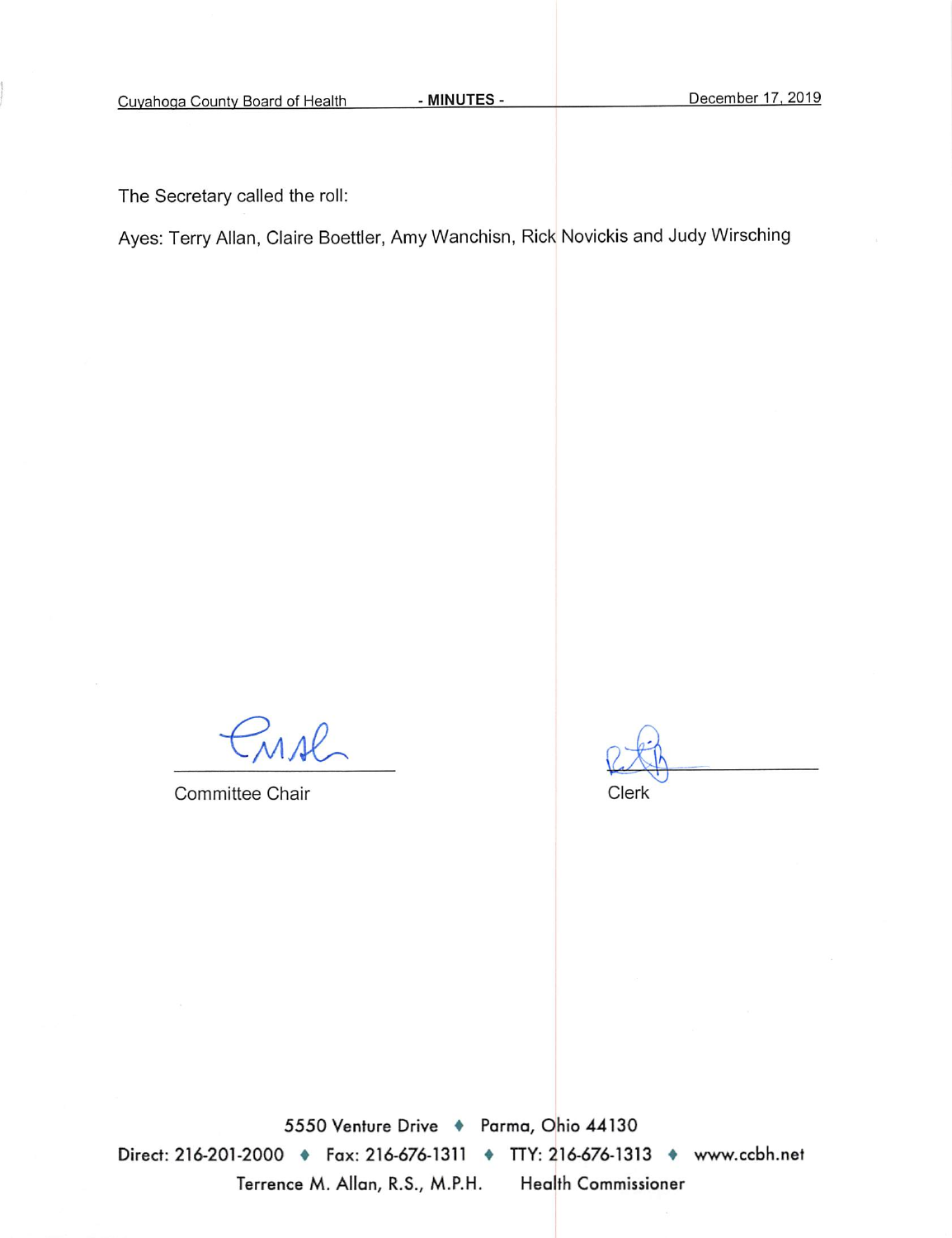## **QUOTE RESULTS**

#### **Project Address**

| Name:          | Arquan Remodel, LLC                    |  |  |  |
|----------------|----------------------------------------|--|--|--|
| Address:       | 5470 Dalewood Ave.                     |  |  |  |
|                | City, State, Zip: Maple Hts., OH 44137 |  |  |  |
| <b>CRC No:</b> | CRC 2019-216                           |  |  |  |

**The following quotes were received and opened:**

| <b>NAME OF CONTRACTOR</b>    | <b>QUOTE</b> | <b>LEAD</b> | HH            | <b>MATCH</b> |
|------------------------------|--------------|-------------|---------------|--------------|
| <b>Allenbey Construction</b> | \$12,200     | \$11,450    | \$750         | \$1,450      |
| <b>American Builders</b>     | \$9,975      | \$9,675     | \$300         | \$500        |
| <b>CB Mullins</b>            | \$12,600     | \$12,000    | \$600         | \$2,000      |
| <b>Green Home Solutions</b>  | \$10,825     | \$10,525    | \$300         | \$525        |
| <b>MCM Home Services</b>     | \$11,325     | \$10,975    | \$350         | \$975        |
|                              |              |             |               |              |
|                              |              |             |               |              |
|                              |              |             |               |              |
| <b>ESTIMATE:</b>             | \$10,595.00  | \$9,845.00  | 750.00<br>\$. |              |

**Recommended award:** American Builders & Applicators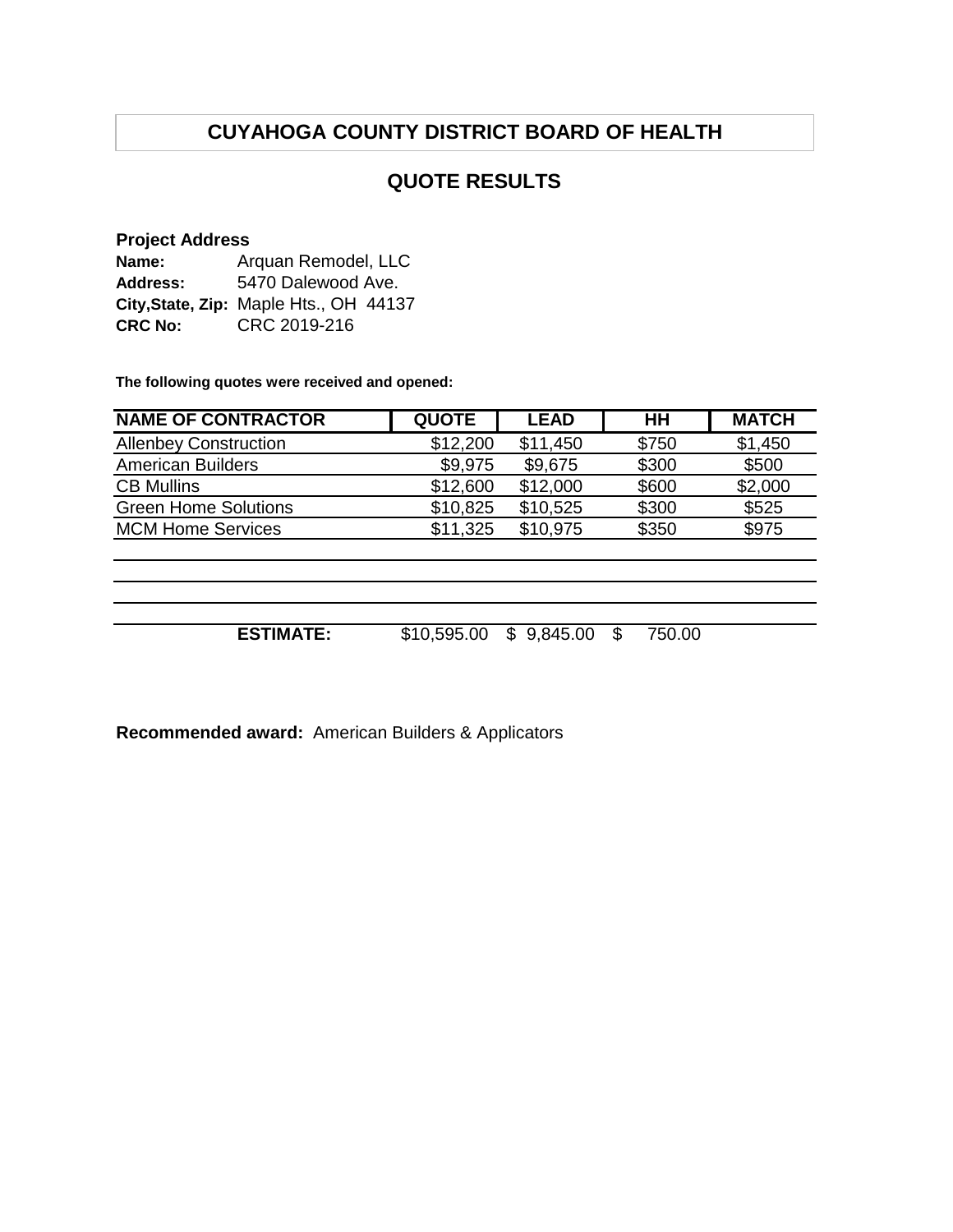## **QUOTE RESULTS**

#### **Project Address**

| Name:           | Michelle Patterson                        |
|-----------------|-------------------------------------------|
| <b>Address:</b> | 4972 E.110th St.                          |
|                 | City, State, Zip: Garfield Hts., OH 44125 |
| <b>CRC No:</b>  | CRC 2019-217                              |

**The following quotes were received and opened:**

| <b>NAME OF CONTRACTOR</b>       | <b>QUOTE</b> | <b>LEAD</b> | HН      | <b>MATCH</b> |
|---------------------------------|--------------|-------------|---------|--------------|
| <b>Allenbey Construction</b>    | \$7,250      | \$4,600     | \$2,650 | \$0          |
| American Builders & Applicators | \$6,150      | \$4,500     | \$1,650 | \$0          |
| <b>CB Mullins</b>               | \$6,510      | \$4,300     | \$2,210 | \$0          |
| <b>Green Home Solutions</b>     | \$5,300      | \$3,900     | \$1,400 | \$0          |
|                                 |              |             |         |              |
|                                 |              |             |         |              |
|                                 |              |             |         |              |
|                                 |              |             |         |              |

**ESTIMATE:** \$4,345.00 \$2,975.00 \$1,370.00

**Recommended award:** Green Home Solutions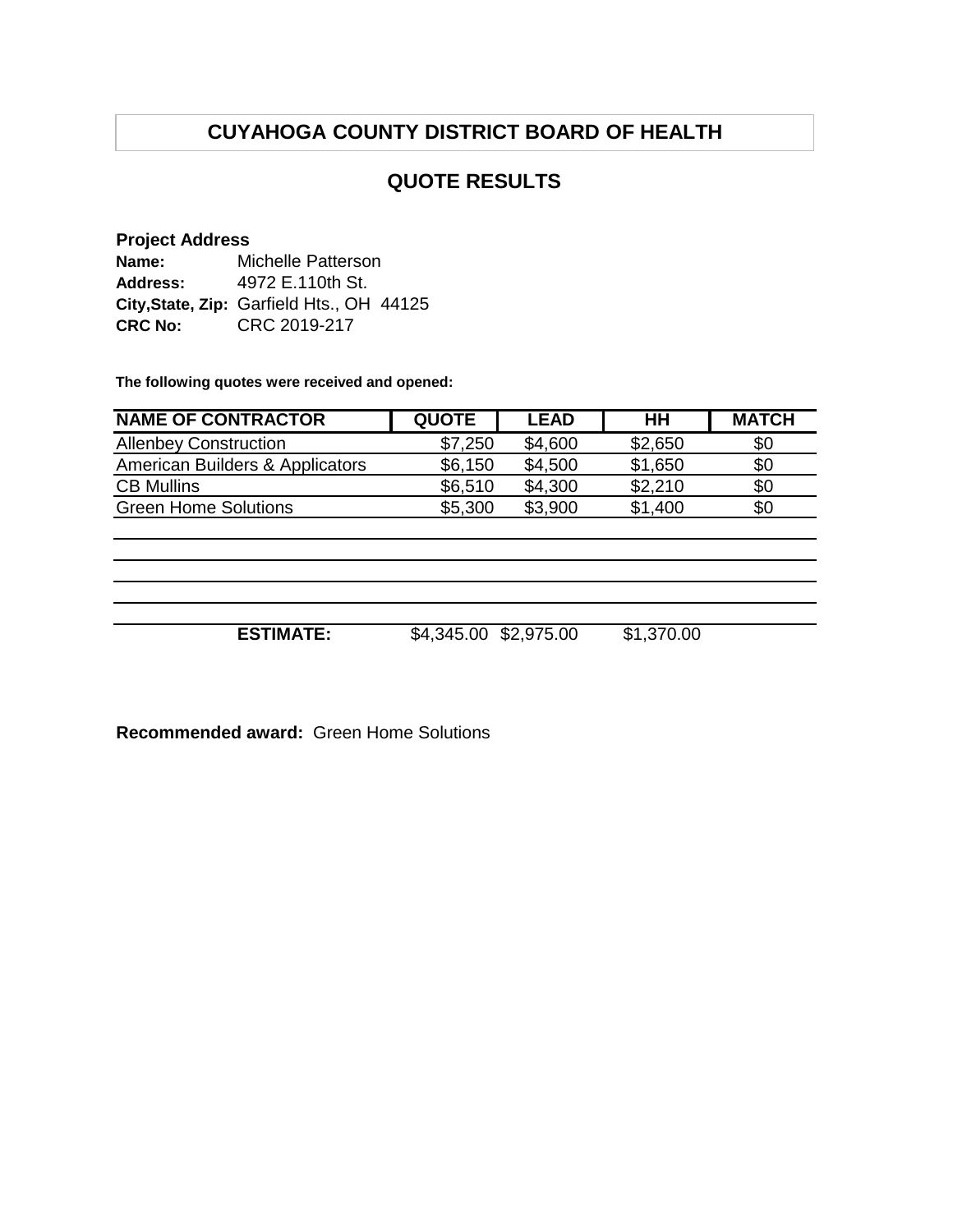## **QUOTE RESULTS**

#### **Project Address**

| Name:          | RaeVanee Kirkman                       |  |  |  |
|----------------|----------------------------------------|--|--|--|
| Address:       | 15813 Steinway Blvd.                   |  |  |  |
|                | City, State, Zip: Maple Hts., OH 44137 |  |  |  |
| <b>CRC No:</b> | CRC 2019-218                           |  |  |  |

**The following quotes were received and opened:**

| <b>NAME OF CONTRACTOR</b>       | <b>QUOTE</b> | <b>LEAD</b>    | $H$ H          | <b>MATCH</b> |
|---------------------------------|--------------|----------------|----------------|--------------|
| <b>Allenbey Construction</b>    | \$13,750     | \$10,600       | \$3,150        | \$2,600      |
| American Builders & Applicators | \$13,500     | \$10,150       | \$3,350        | \$2,150      |
| <b>CB Mullins</b>               | \$12,935     | \$10,035       | \$2,900        | \$2,035      |
| <b>GHS</b>                      | \$13,750     | \$10,450       | \$3,300        | \$2,450      |
| <b>MCM Home Services</b>        | \$15,100     | \$11,350       | \$3,750        | \$3,350      |
|                                 |              |                |                |              |
|                                 |              |                |                |              |
| <b>ESTIMATE:</b>                | \$12,530.00  | 9,800.00<br>\$ | 2,730.00<br>\$ |              |

**Recommended award:** Mullins Construction